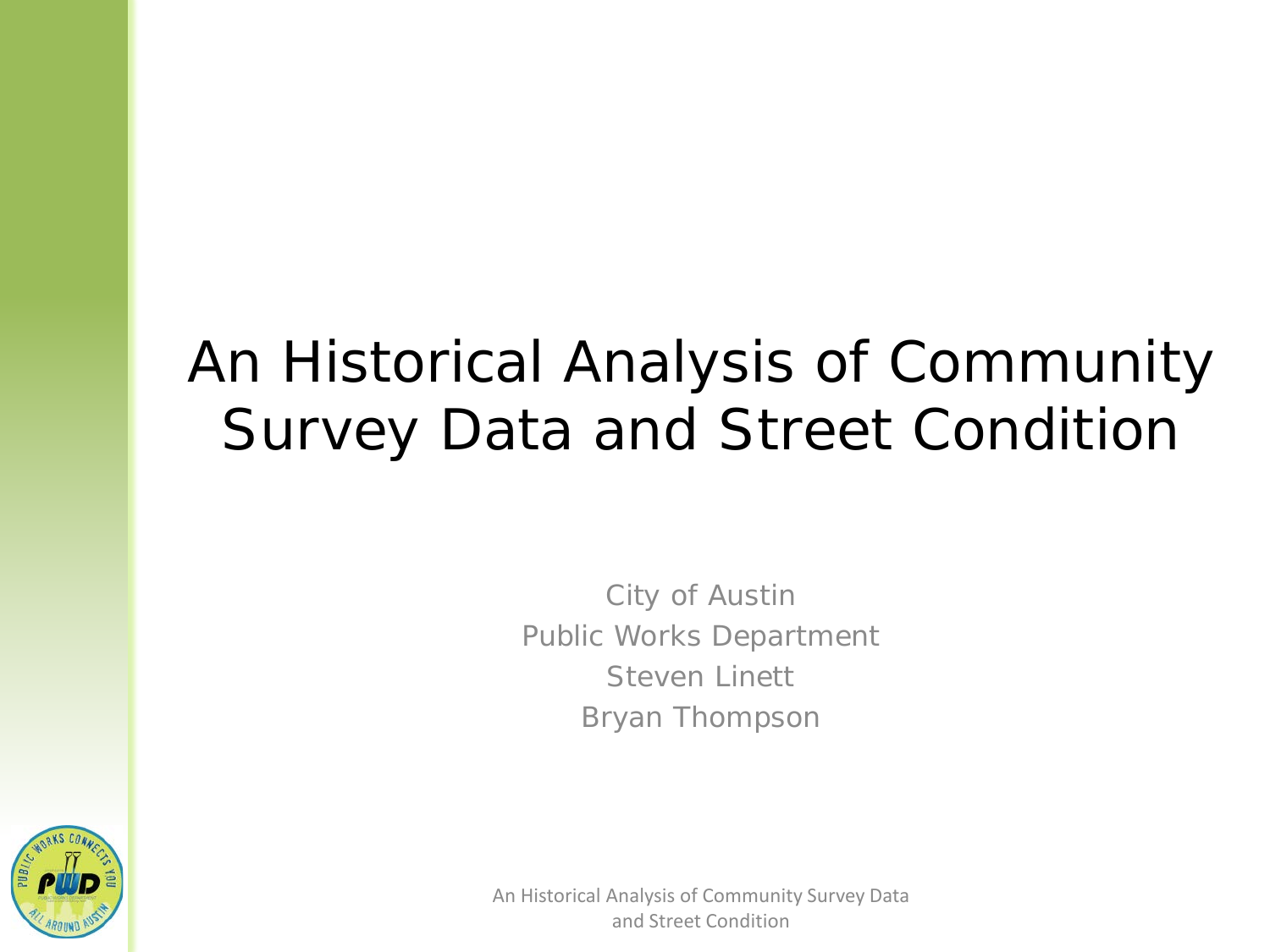#### **Research Question**

How can we improve community satisfaction with neighborhood street condition?

#### **Community Survey**

The annual Community Survey report gives a general sense of how the City's services are perceived relative to prior year results and benchmarked against other cities. We can also gauge and rank the relative importance and satisfaction with Public Works' services among the City of Austin's services.

#### **The Need**

In 2014, the overall maintenance of City streets and sidewalks ranked first among all city services on the importancesatisfaction metric.

How do we transform this global metric into actionable intelligence?

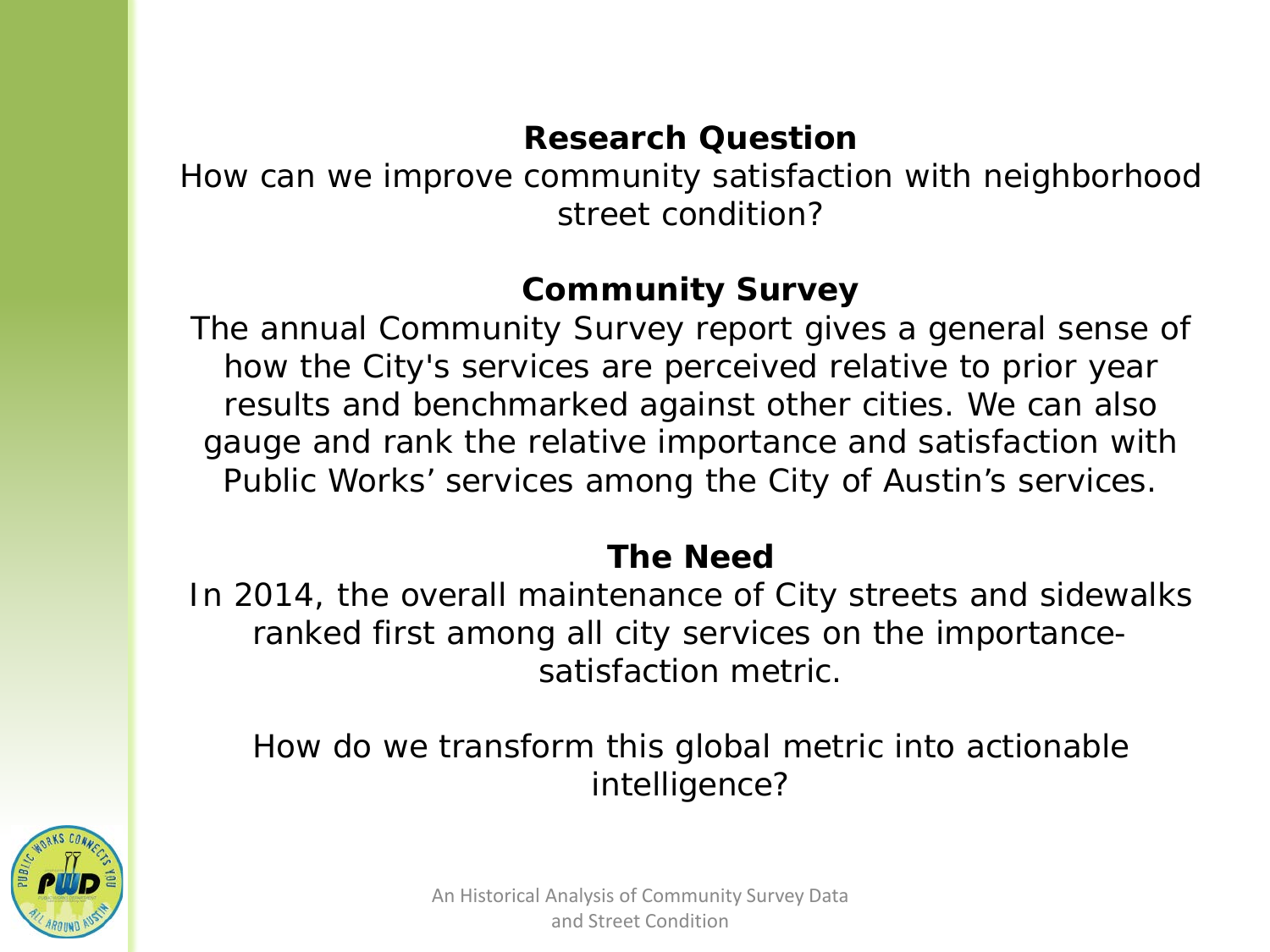## Who We Are

The Public Works Department designs, manages and inspects capital improvement projects; promotes active transportation; plans and builds sidewalks and urban trails; partners with communities to bring improvements to neighborhoods; and maintains the City's network of trails, roadways, sidewalks and bridges.

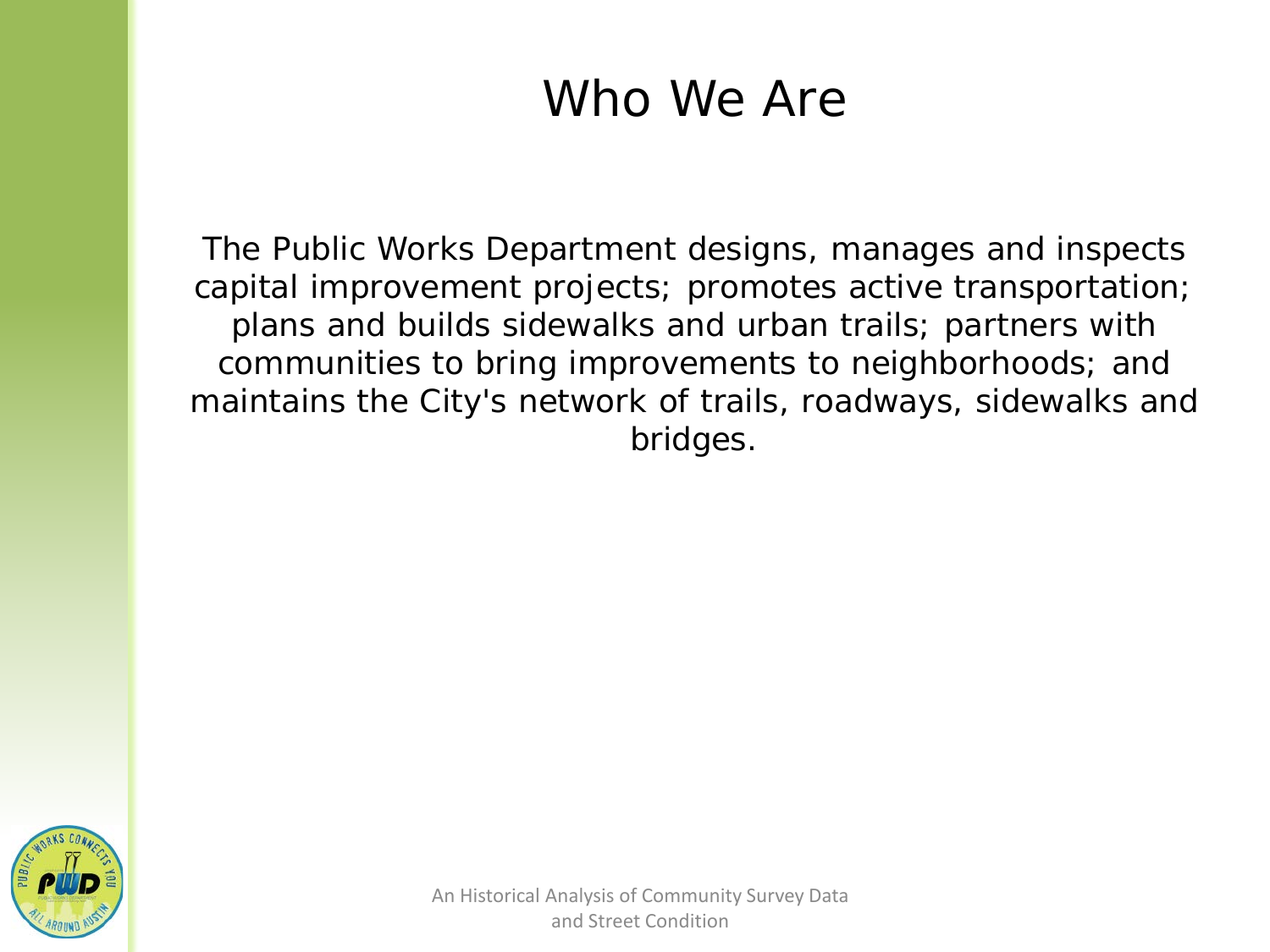### Street and Bridge Operations Office of the City Engineer

#### **Street Condition Assessment**

Public works retains pavement condition consulting services on an ongoing schedule and the data is stored in our pavement management information system. The data is generalized to a grade of A,B,C,D,& F.



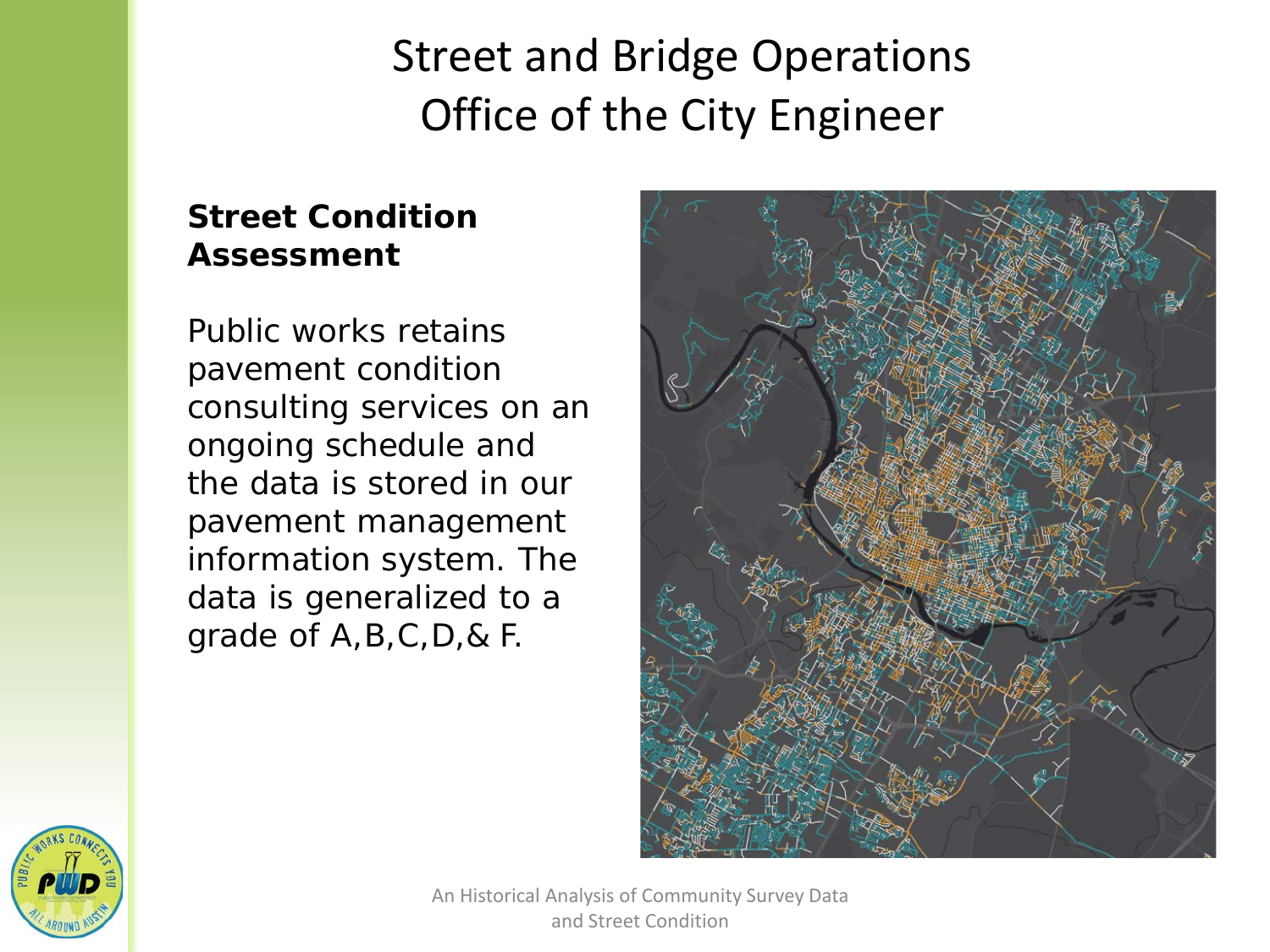## Survey Instrument

- ❖ City of Austin contracts out an annual survey to gauge the satisfaction with service delivery and the priorities of the community
- Five-page survey sent to a stratified random sample of 3,000 households with follow-ups by phone for those who do not send back the survey
- For the 2014 survey, 1,225 were completed (tend to have 1,200-1,300)
- Five questions relate to services Public Works provides Citizens are asked to rate their satisfaction with:
	- o Overall maintenance of city streets and sidewalks
	- o Condition of major city streets
	- o Condition of sidewalks in your neighborhood
	- o Pedestrian accessibility (the City's sidewalk system/network; number/availability of sidewalks)
	- o Condition of streets in your neighborhood

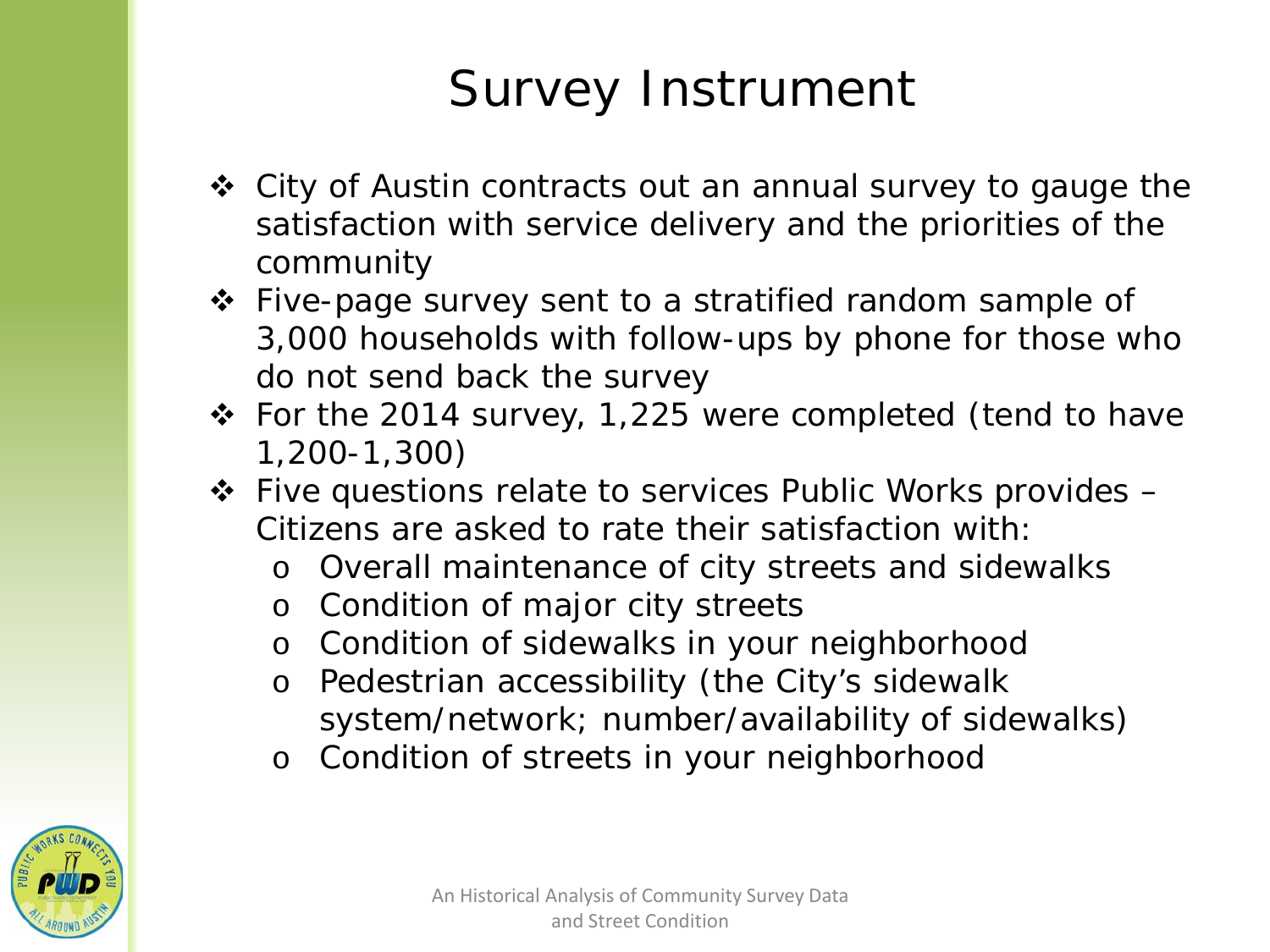## Methodology

Both our infrastructure streets assets and our household-level survey data are place-based. We can use a GIS to geocode raw household-level survey data and then derive finer resolution metrics of satisfaction with specific PWD services.

- ❖ Begin with household survey data points
- Assign neighborhood street satisfaction rating
- ❖ Add in street condition assessments
- ❖ Perform a spatial join between the household survey points and street segments. In this step, take the mean of all surveys taken within ½ mile of each street segment. This is now treated as a perceived condition score for each street segment

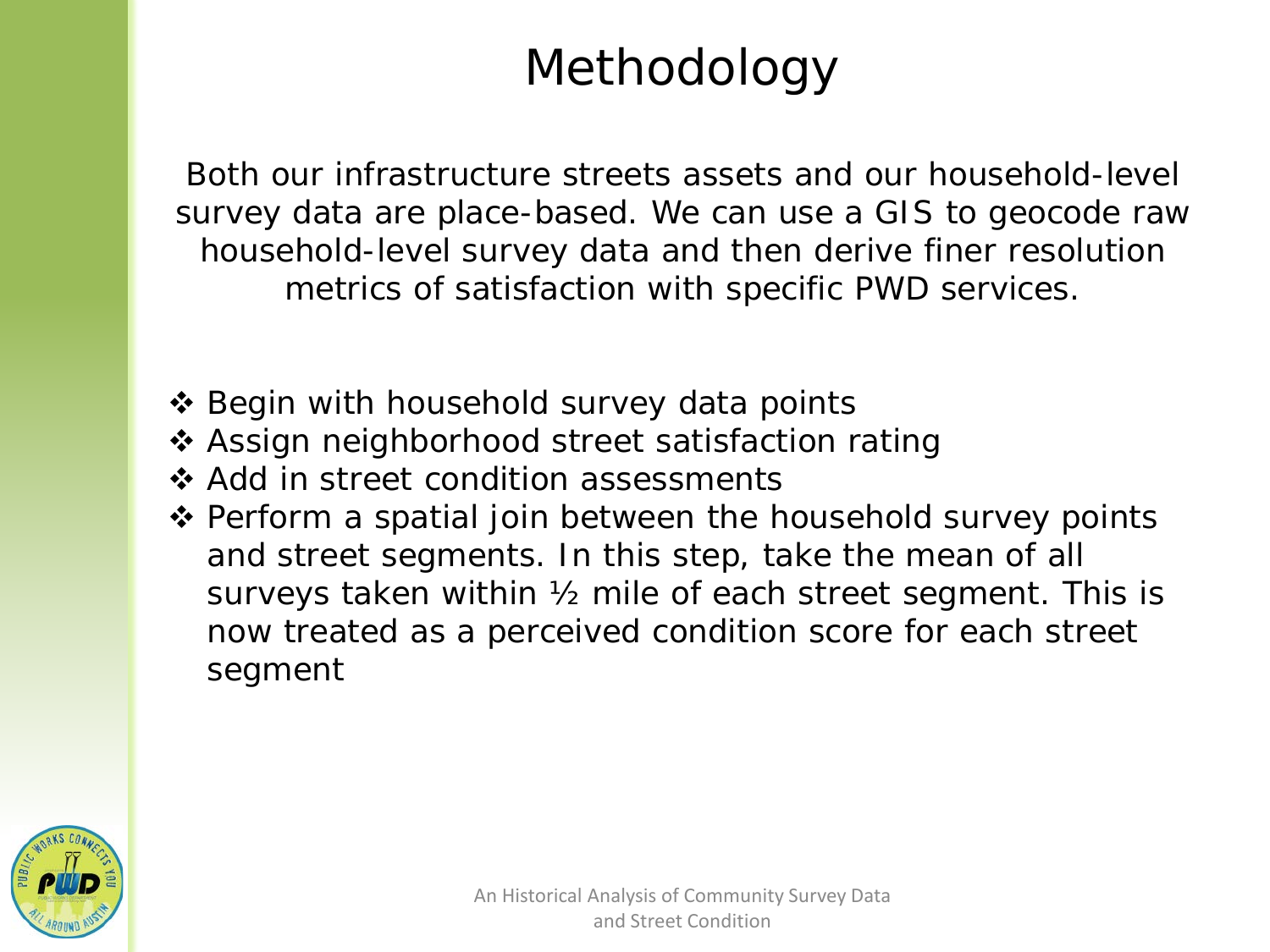## Findings

The perceived condition can now be compared to the technical condition assessment. This can be visualized along a few dimensions by screening out segments with discrepancy/accordance for low/high rating categories.



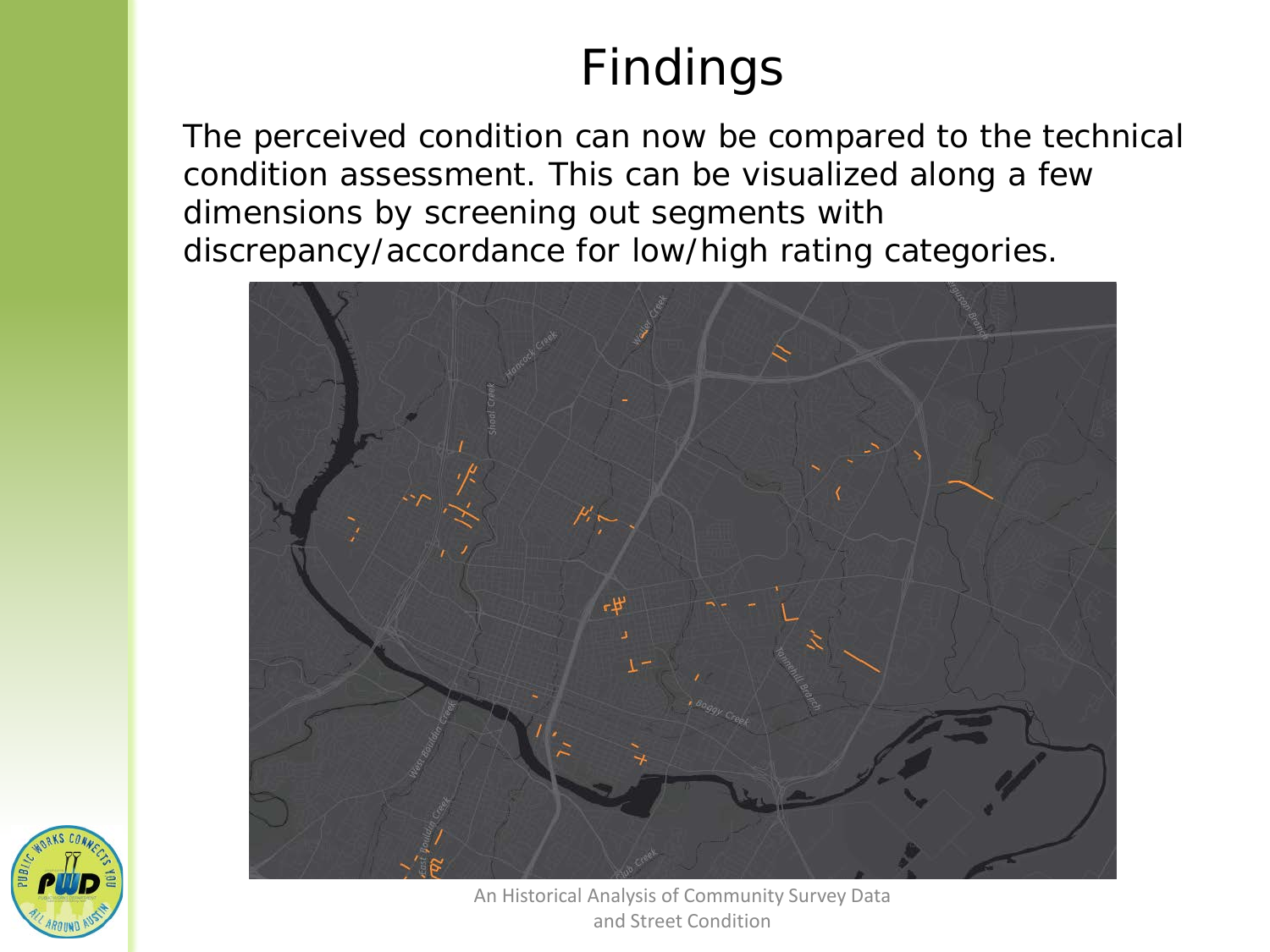## Next Steps

Condition Agreement - Use this information to inform and augment our Street and Bridge Operations annual maintenance plan.

Condition Disagreement - Conduct further research and investigation through public engagement activities to discover the reasons for this disagreement.

Conduct Analysis to determine if adjustments in our maintenance plan impact future satisfaction surveys